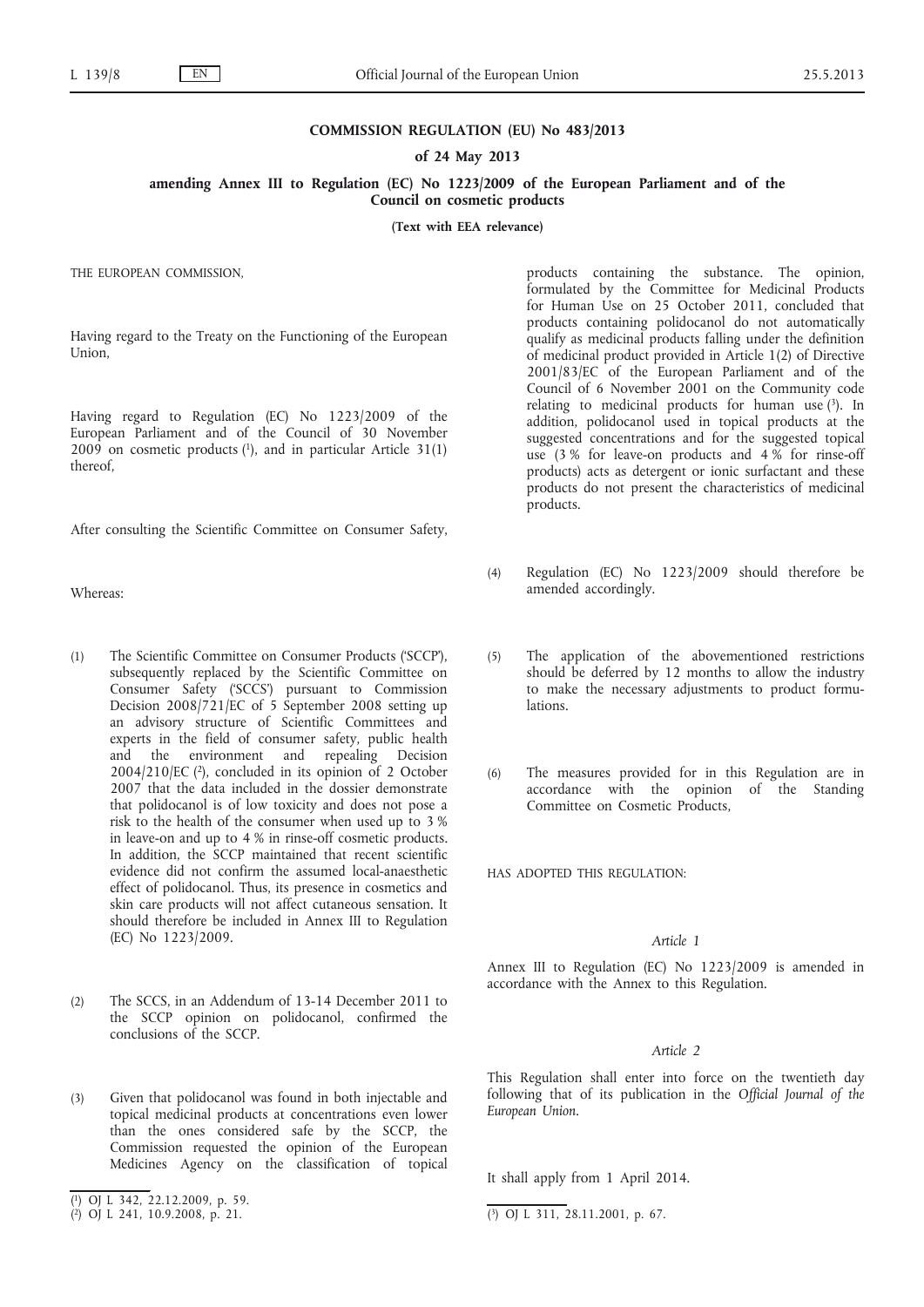This Regulation shall be binding in its entirety and directly applicable in all Member States.

Done at Brussels, 24 May 2013.

*For the Commission The President* José Manuel BARROSO